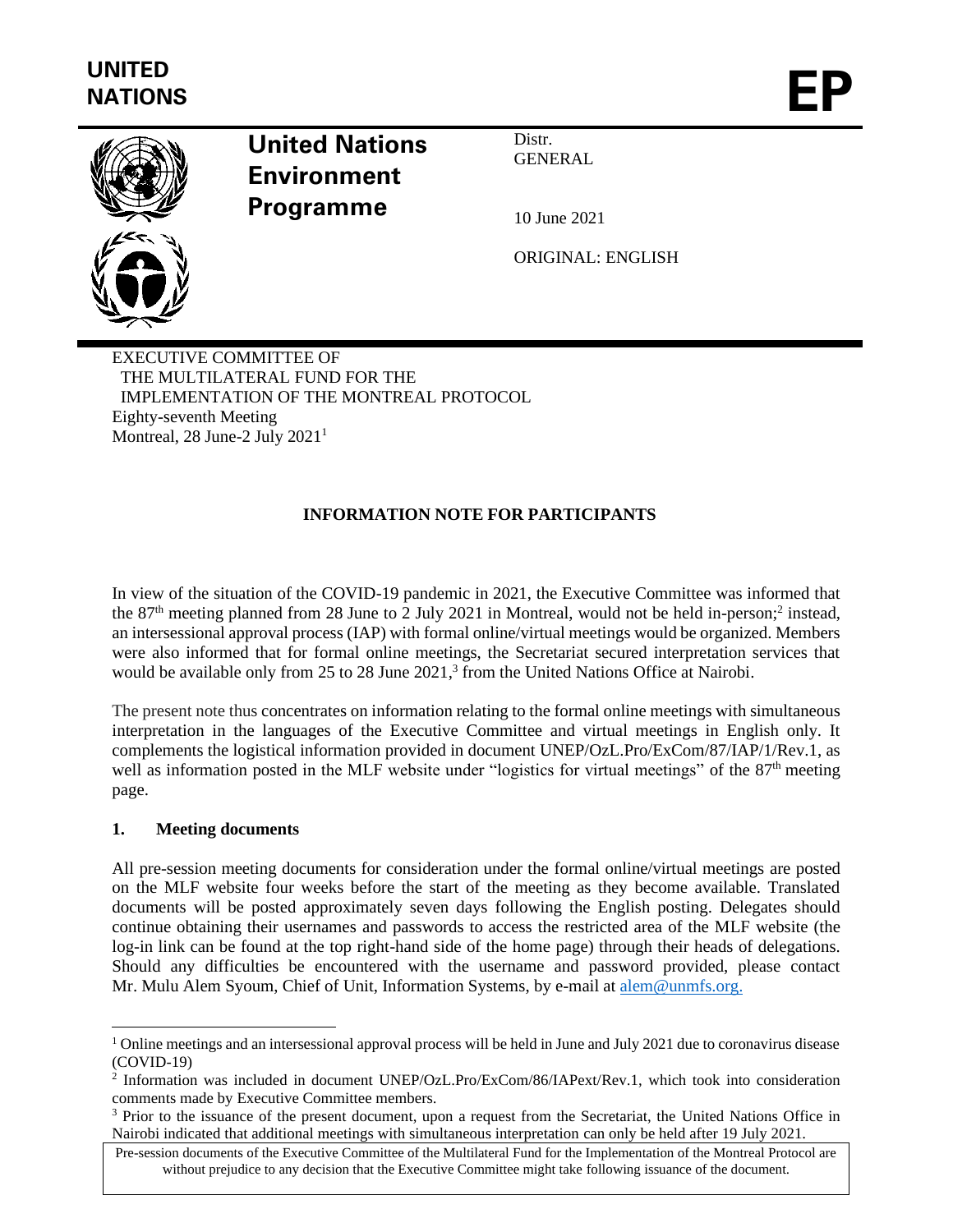It is anticipated that few announcements and Conference Room Papers (CRPs) will be accessible through the restricted area of the MLF website under the in-session portal. All CRPs by member countries, and the group facilitator/convenor (or through the respective MLF Secretariat Officer) should be sent to Ms. Elina Yuen, Programme Management Officer, by e-mail at **elina@unmfs.org**.

### **2. Meeting Schedule**

Section I of document UNEP/OzL.Pro/ExCom/87/IAP/1/Rev.1 provides information on the Procedure for conducting the  $87<sup>th</sup>$  meeting. It describes the procedure for conducting the  $87<sup>th</sup>$  meeting; listing the agenda items<sup>4</sup> that would be considered through formal online meetings (with simultaneous interpretation) and virtual meetings (in English only).

#### Formal online/virtual meetings

Formal online meeting sessions are conducted from 7 a.m. to 10 a.m., Montreal time, on 25 and 28 June 2021 with interpretation, and from 7 a.m. to 8 a.m., Montreal time, on 2 July 2021 in English only, to address agenda items and related documents listed in Table 1 of document UNEP/OzL.Pro/ExCom/87/IAP/1/Rev.1.

Virtual contact group/Sub-group meetings are conducted from 7 a.m. to 9 a.m., Montreal time, on 15, 16,  $17, 21, 22, 23, 25<sup>5</sup>$  and  $30$  June  $2021$  to cover agenda items as indicated in Table 2 of document UNEP/OzL.Pro/ExCom/87/IAP/1/Rev.1.

The table below provides the local time and time difference of Executive Committee members:

| <b>Member countries</b>                              | <b>Start time</b> | Difference (hours) |
|------------------------------------------------------|-------------------|--------------------|
| Suriname/United States of America                    | 7 a.m.            |                    |
| Paraguay                                             | 8 a.m.            |                    |
| United Kingdom of Great Britain and Northern Ireland | 12 p.m.           |                    |
| Belgium/Czechia/Switzerland/Zimbabwe                 | 1 p.m.            |                    |
| Bahrain/Djibouti                                     | 2 p.m.            | -                  |
| Armenia                                              | 3 p.m.            | 8                  |
| China                                                | 7 p.m.            | 12                 |
| Japan                                                | 8 p.m.            |                    |
| Australia                                            | 9 p.m.            | 14                 |

#### **3. Registration to online meetings**

Access to the online meetings of the Executive Committee (and its subsidiary meetings) is by invitation only. Only those nominated by the heads of delegations i.e., names and coordinates as included in an e-mail by the heads of delegations to [secretariat@unmfs.org](mailto:secretariat@unmfs.org) no later than 5 June 2021, will be sent a link to access the online meetings. Participants should not forward the link provided to access online meetings to non-registered participants who will be denied access.

Participation of observers are allowed, in line with the relevant rules of procedure for meetings of the Executive Committee and established practice, to attend the formal online and/or virtual meetings of the Executive Committee.

The final list of participants will be sent to the heads of delegations for their clearance before its posting on the restricted area of the MLF website. The heads of delegations are requested to advise the Secretariat by e-mail at [secretariat@unmfs.org](mailto:secretariat@unmfs.org) of any corrections needed.

<sup>4</sup> UNEP/OzL.Pro/ExCom/87/1

<sup>&</sup>lt;sup>5</sup> To be held after the formal online meeting.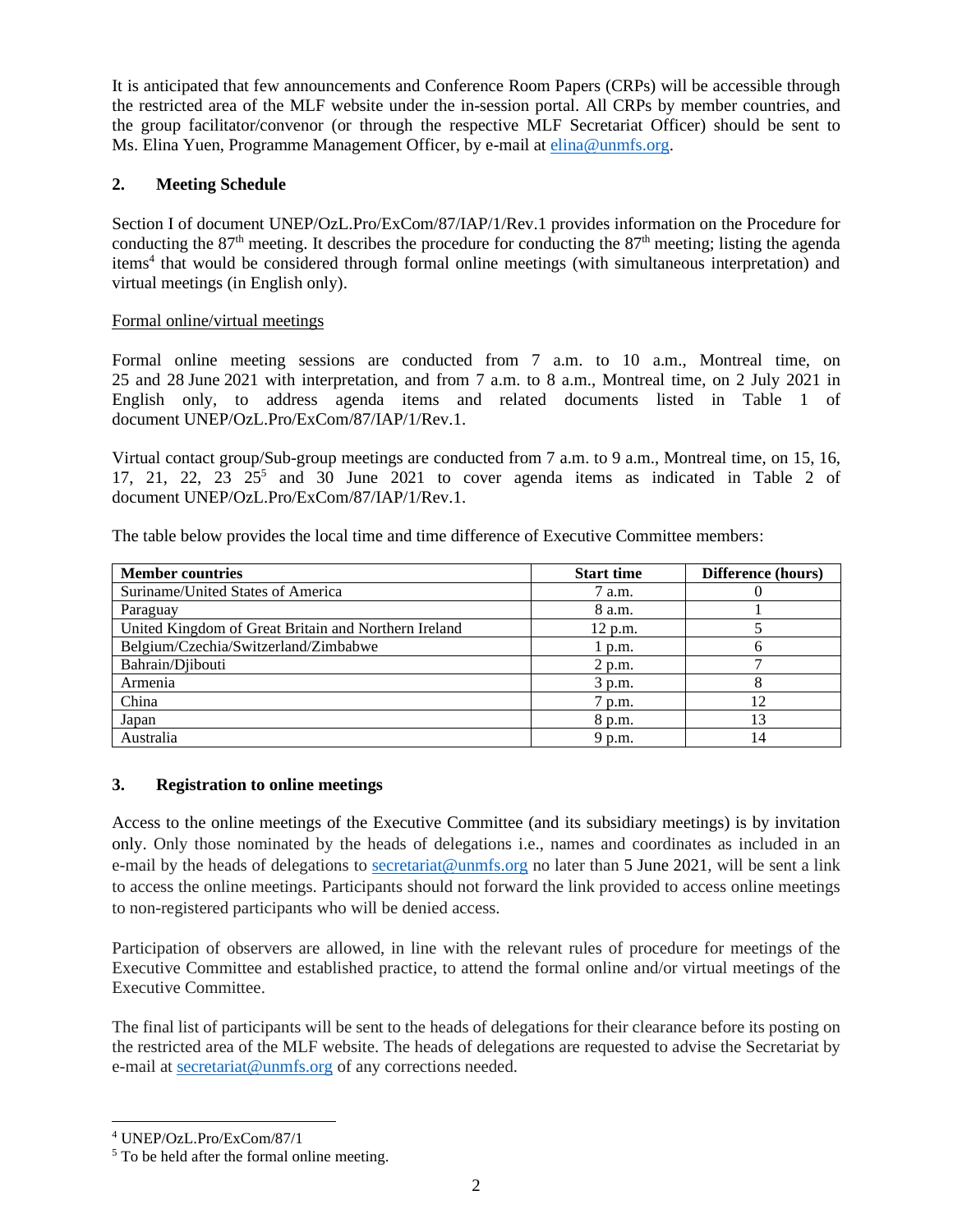#### **4. Formal online meetings with simultaneous interpretation**

The Secretariat will send links to participate in the formal online meetings taking place on 25 and 28 June 2021 to members and delegates nominated by the heads of delegations.

The Division of Conference Services (DCS) at the United Nations Offices in Nairobi (UNON) will provide simultaneous interpretation in the five languages of the Executive Committee through the Interprefy platform.

To ensure smooth running of the meeting, delegates are encouraged to access the following links: <https://youtu.be/V6FIIj35GNI> on equipment setup and<https://youtu.be/16GxvdQxzBY> on how to join a Interprefy session as a speaker, as well as to visit the "logistics for virtual meetings" of the 87<sup>th</sup> meeting page of the MLF website, where documents on Interprefy Technical Requirements are posted in Arabic, Chinese, English, French, and Spanish and basic tips and guidelines for using the platform.

In addition, a delegates on-boarding training session is organized for Thursday, 24 June 2021, from 10 a.m. to 12 p.m., Montreal time. During this session, meeting participants will be shown the platform and its functions. They will also have their setup checked to make sure it will run well during the actual event. Participants may connect at any time during the booked time. The link for the training will be sent in the same communication providing the link to access the formal online meetings.

When delegates enter the provided link to the meeting they will be directed to the landing page below. As shown from the screenshot, participants should enter their user name for identification as follows: **Member country of the Executive Committee followed by their name and surname.** Implementing agencies, and other participants including observers are requested to provide the name of their institution followed by their name and surname. If naming standards are not adhered to, the Chair or the Secretariat reserves the right to ask the delegates to disconnect from the session and re-login using the proper identification user name.



During the online meeting, should participants encounter platform-related technical issues, they will be requested to contact the Interprefy moderators through the moderator's chat. They can do so by sending a message to the moderators through clicking the message icon (a blue circle with an envelope) located at the bottom right corner of the screen. There is an option for the Interprefy team to also offer a dedicated telephonic support for participants experiencing technical challenges in connecting to the session and during the actual meeting. Should it not be possible to resolve the problem, please contact [alem@unmfs.org](mailto:alem@unmfs.org) or WhatsApp call or SMS at  $+1$  (514) 969 0440 to arrange for technical support of a technician who will be able to connect the participant through a telephone line which will allow him/her to listen to the deliberations in the language of the floor only.

The information technology team of the DCS will screen at the start of the first session (24 June 2021) a pre-recorded video presentation of the remote simultaneous interpretation (RSI) best practices guidelines. The video also provides a quick guideline on some of the key features of the Interprefy platform. The presentation lasts approximately seven minutes.

As in in-person meetings, the sessions with interpretation will be recorded (Floor + languages).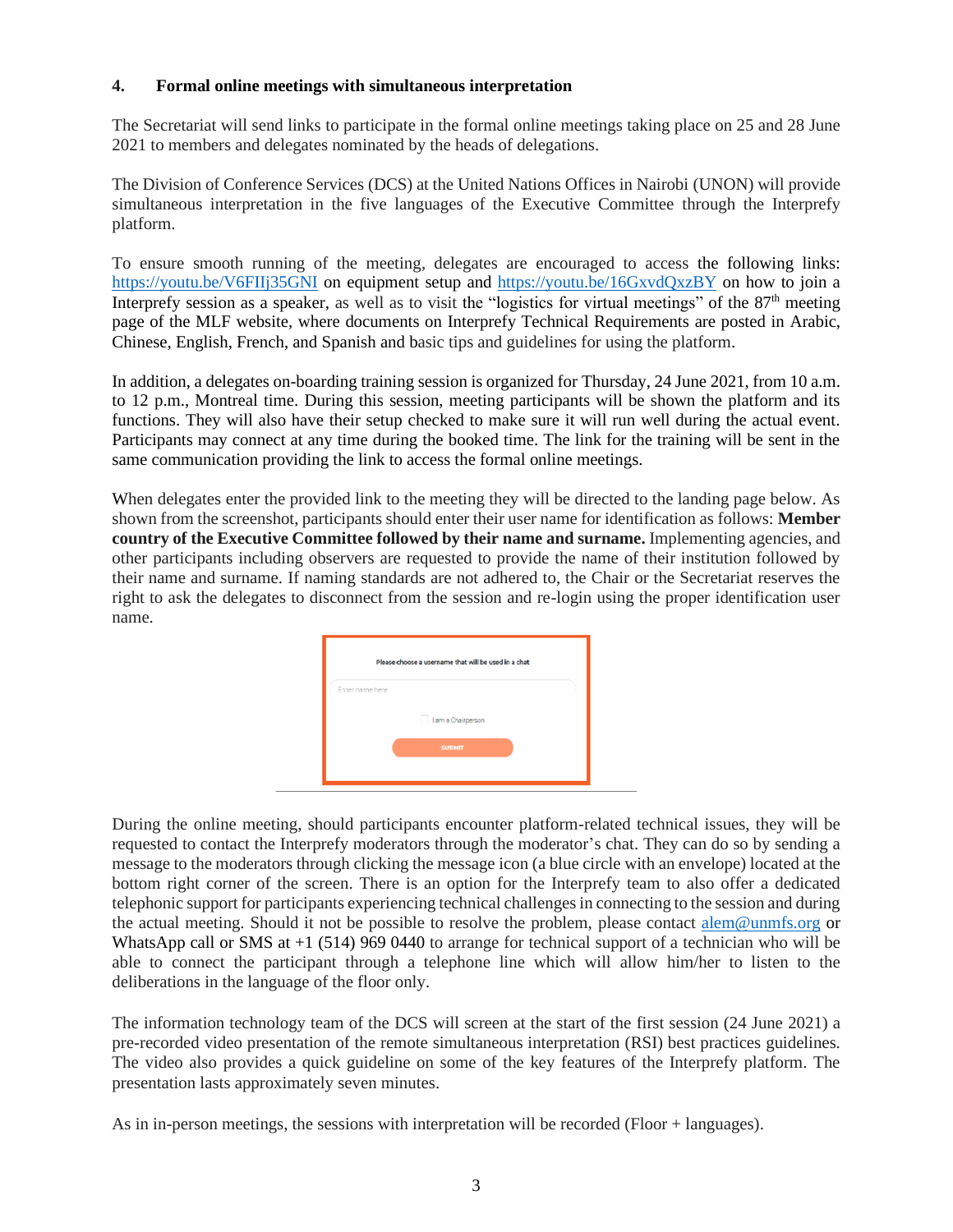As mentioned in the guide, using laptops (not tablets or cellular phones) from areas with stable and fastspeed wireless internet connection will secure smooth online participation in the online meetings and participants are kindly reminded to make relevant arrangement.

Some delegates from Article 5 countries may incur internet- and communication-related costs if and when working from home during the COVID-19 pandemic, to participate in the online meetings and online forum. Should the delegates wish to seek reimbursements for these costs, they should contact Mr. Jack Lee, Associate Administrative Officer by e-mail at [jack@unmfs.org](mailto:jack@unmfs.org) confirming that their participation in the online meetings is contingent upon the Secretariat's support. The costs will be eligible only for the month of June and the reimbursements will be processed in accordance with the UN financial rules and regulations. Reimbursements for data bundles or as a last resort international telephone charges for dialing in to the online meetings, will be processed on the understanding that one hour of audio and video consumes less than 2 GB of data. Upon receipt of your e-mail, the Secretariat will provide a claim form which will need to be filled and submitted along with the relevant supporting documents including receipts issued in the delegate's name in line with the UN financial rules and regulations.

**To avoid login congestion, the meeting is accessible one hour prior to plenary commencement.** A staggered login will ease congestion and allow for connectivity issues to be resolved without delay. Please make sure you open the online meeting link in either Google Chrome or Firefox.

# **5. Virtual meetings<sup>6</sup> in English only**

Virtual meetings in English only will be arranged by the MLF Secretariat using MS Teams. MS Teams invitations will be sent to registered participants only. Similar to formal online meetings, participants are requested not to share their invitations to non-registered participants who will be denied access.

At the beginning of the first session a quick introduction to MS Teams will be provided mainly to inform participants of the protocol to take the floor online, how to ask for the floor by raising hands, mute their microphones, enable/disable cameras and use the chat. In case of technical issues, the MLF Secretariat technical team could be reached by e-mail to Mr. Mulu Alem Syoum a[t alem@unmfs.org](mailto:alem@unmfs.org) or WhatsApp call or SMS at +1 (514) 969 0440 and by e-mail to Mr. Michael Huang at [michael@unmfs.org.](mailto:michael@unmfs.org)

## **6. Simple tips for all participants in remote meetings to improve connection and sound**

The two most important points for adequate sound and video are: a laptop connected via Ethernet cable to the modem, and a headset with microphone.



The following tips are the bare minimum to provide adequate sound and video for remote meetings:

- 1. Connect using a laptop or desktop computer only (no tablets or mobile phones).
- 2. Plug your laptop directly into your modem with an Ethernet cable.
- 3. Always use headphones to eliminate echo and feedback.
- 4. Use headphones with an integrated microphone. Any microphone is better than just the computer mic, but ideally a noise-cancelling microphone, or headsets approved for use in Skype for Business or call centres (e.g[. https://en-ca.sennheiser.com/call-center-office-headset-usb-sc-60-usb-ml\)](https://en-ca.sennheiser.com/call-center-office-headset-usb-sc-60-usb-ml).

<sup>&</sup>lt;sup>6</sup> Including the formal online meeting on 2 July 2021 and all virtural contact/Sub-group meetings